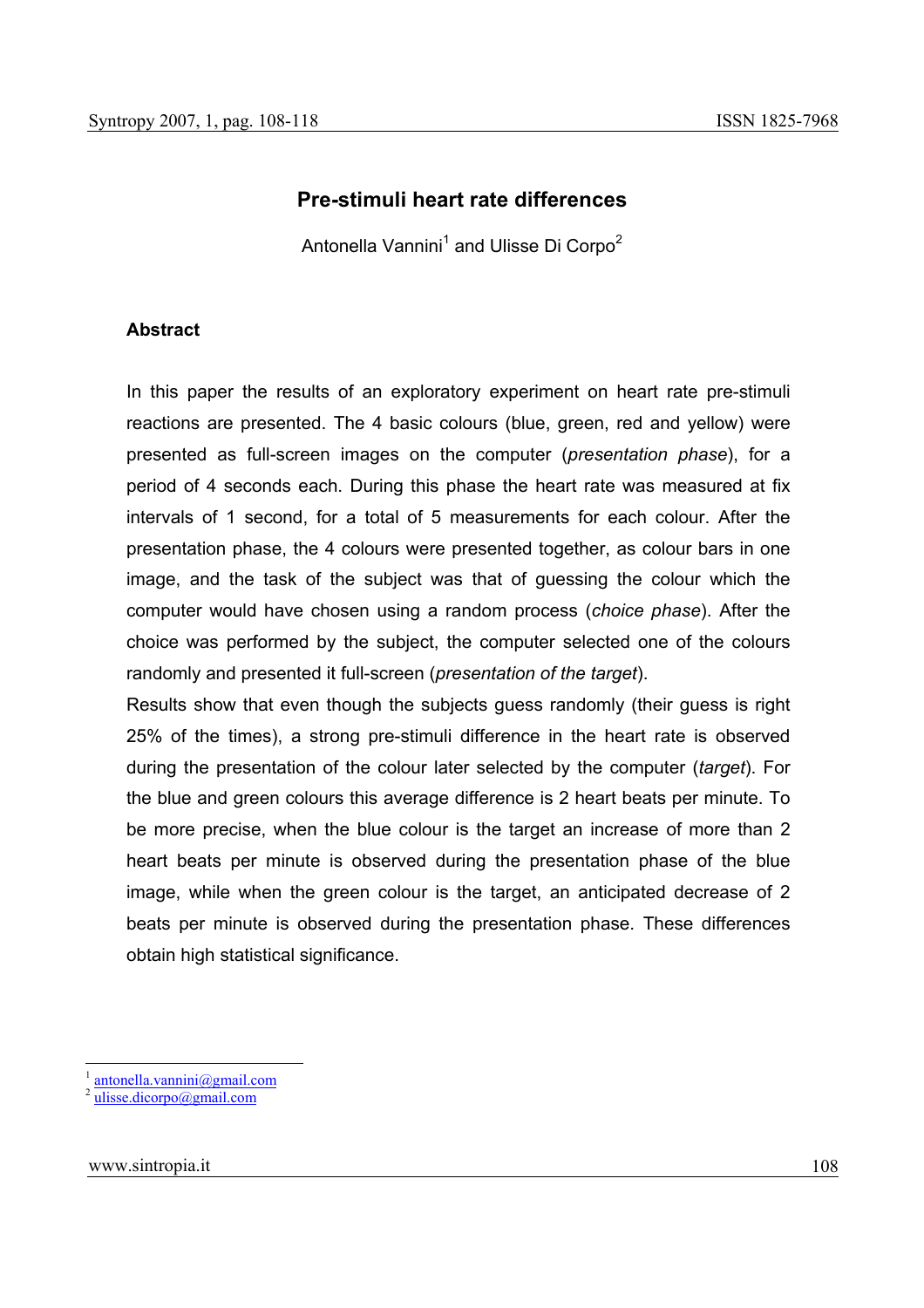#### **1. Introduction**

Anticipatory pre-stimuli reactions are neurophysiologic responses activated before the stimulus takes place. These anticipatory reactions are activated before the subject can receive indications or cues about the stimulus. In scientific literature, various experiments show evidence of the existence of anticipatory effects, for example:

- *Pre-stimuli heart rate differences.* In his article "*Heart Rate Differences between Targets and Nontargests in Intuitive Tasks*" (Tressoldi and coll., 2005), Tressoldi and coll. report the results of two experiments, aimed at investigating pre-stimuli heart rate changes. These results support the hypothesis that the heart rate reacts before the stimulus takes place (anticipatory effects).
- *Anticipatory reaction of skin conductance.* In 2003 Spottiswoode and May of the Cognitive Science Laboratory replicated Bierman and Radin (1997) experiments which show an increase in skin conductance 2-3 seconds before emotional stimuli are presented. Spottiswoode and May replicated these results obtaining a statistical significance (error risk) of p=0.0005, and performed controls in order to exclude all possible artefacts and alternative explanations. These results support the hypothesis that the autonomic nervous system reacts in advance of stimuli (Spottiswoode and May, 2003).

It is also possible to find studies which show the existence of retrocausal effects, for example:

 In 1979 the PEAR (Princeton Engineering Anomalies Research) laboratory was established under the direction of Robert Jahn, Dean of the University's School of Engineering and Applied Sciences. The purpose of this laboratory was to replicate and study results which showed anomalous mind/machine interactions. PEAR and a consortium of other universities have replicated these results when using REG systems. The anomalous mind/machine interaction which is observed is very simple: REG systems produce ultra-precise gaussian distributions, but when a subject tries to distort these distributions only by the expression of his intentionality, statistically significant deviations are observed. Even more fascinating is the fact that those distributions which have been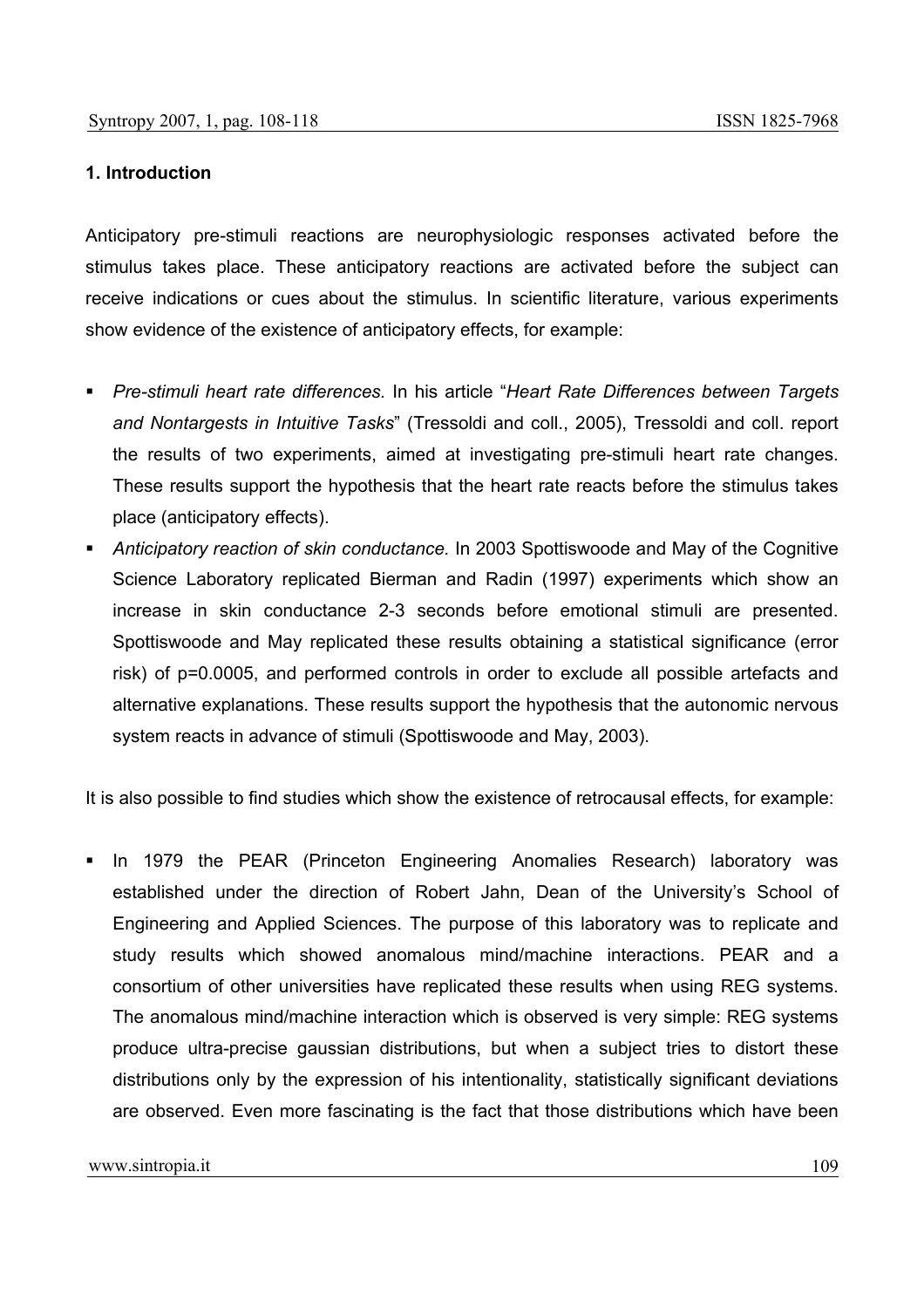produced before the subjects' expression of intentionality show an amplified effect. The statistical significance of these "retrocausal" amplifications is p<0,000000001 (Jahn, 2005).

# **2. Heart rate frequency device**

The experiment was first planned to use standard laboratory devices for neurophysiologic measurements. During the evaluation stage of these devices several problems arose. These devices employ software which does not allow to synchronize precisely the heart rate measurements with the presentation of the images on the computer screen. In order to overcome the problem the experimenters contacted the distributors of these devices who refused to provide the software keys which would have allowed to develop software capable of synchronizing the heart measurements with the image presentations. The evaluation was therefore extended to devices used outside the experimental laboratories. High quality heart rate devices were found in sports training. These devices can be linked to the PC and synchronized perfectly (to the 1/1000 of second) with the images shown on the computer screen.

After a careful evaluation the home training system produced by SUUNTO (www.suunto.com) was chosen. This system includes a thorax belt for measuring heart rate parameters, and a USB interface (PC-POD) which receives these measurements by radio, using digital coded signals, which eliminate any possibility of interference. The choice of this device lead the experimenters to opt for an experiment which, in many ways, is similar to Tressoldi's experiment.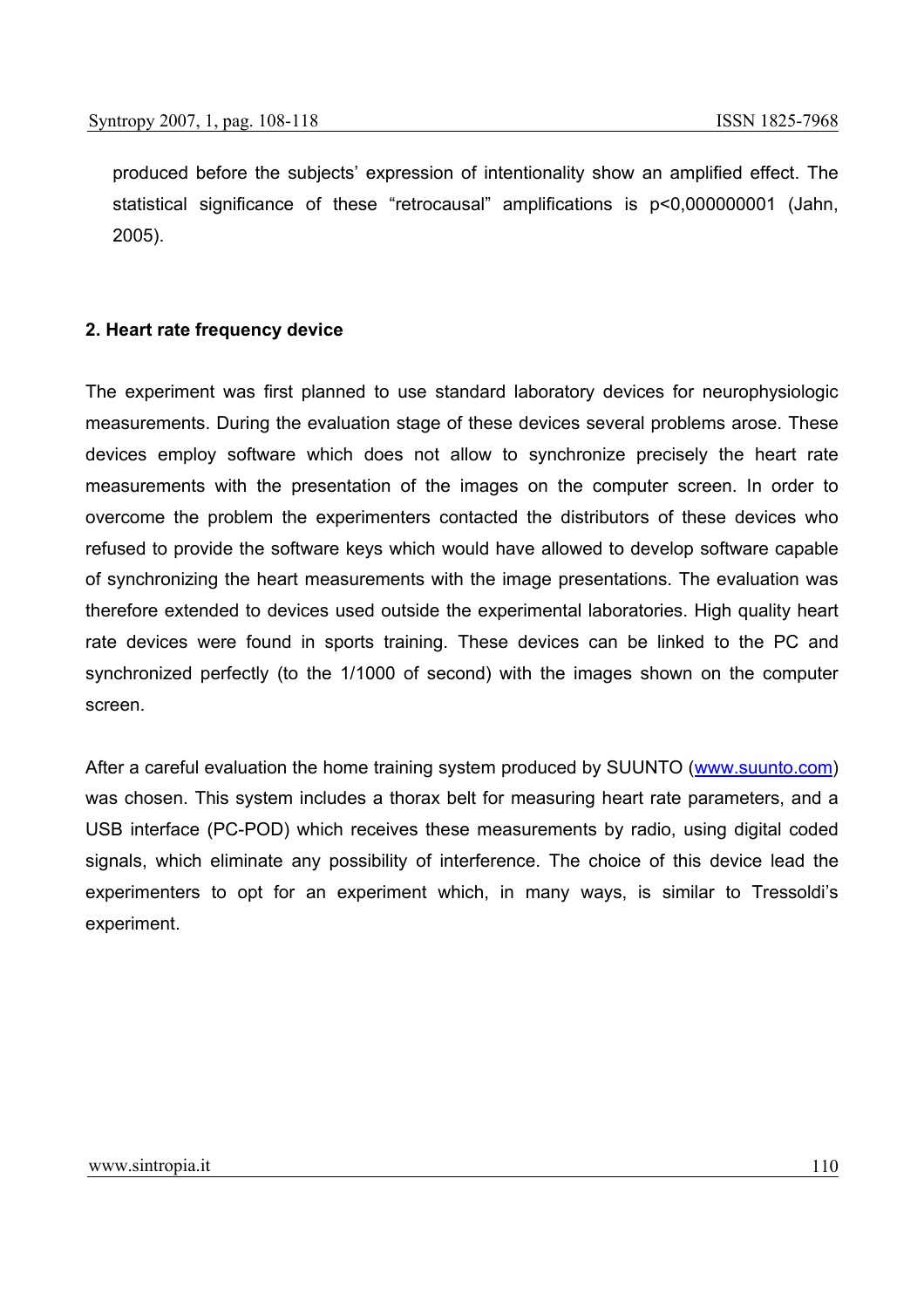

*Fig. 1 - SUUNTO Heart rate monitor consisting of a thorax belt and a USB radio receiver* 

SUUNTO heart monitor measures the heart frequency every second and saves this information in a file associated with the exact time (minute, second, millisecond). A software was devised using MicroSoft Visual Basic 2005 and particular attention was given to the synchronization of the heart rate measurements and the presentation of the images on the computer screen, obtaining precision in the region of milliseconds.

#### **3. The experiment**

Each experimental trial is divided in 3 phases:

1. *Presentation phase:* 4 images are presented one after the other on the screen of the computer. The first one is blue, the second one is green, the third one is red and the fourth is yellow. Each image (colour) is shown for exactly 4 seconds. The subject is asked to look at the images, and during the presentation the heart frequency is measured at fixed intervals of 1 second. For each image 5 measurements of the heart frequency are taken: one at the beginning, 3 intermediate and one at the end. The presentation of the image is perfectly synchronized with the heart rate measurement. When necessary this synchronization is performed using a white image before the presentation of the first colour.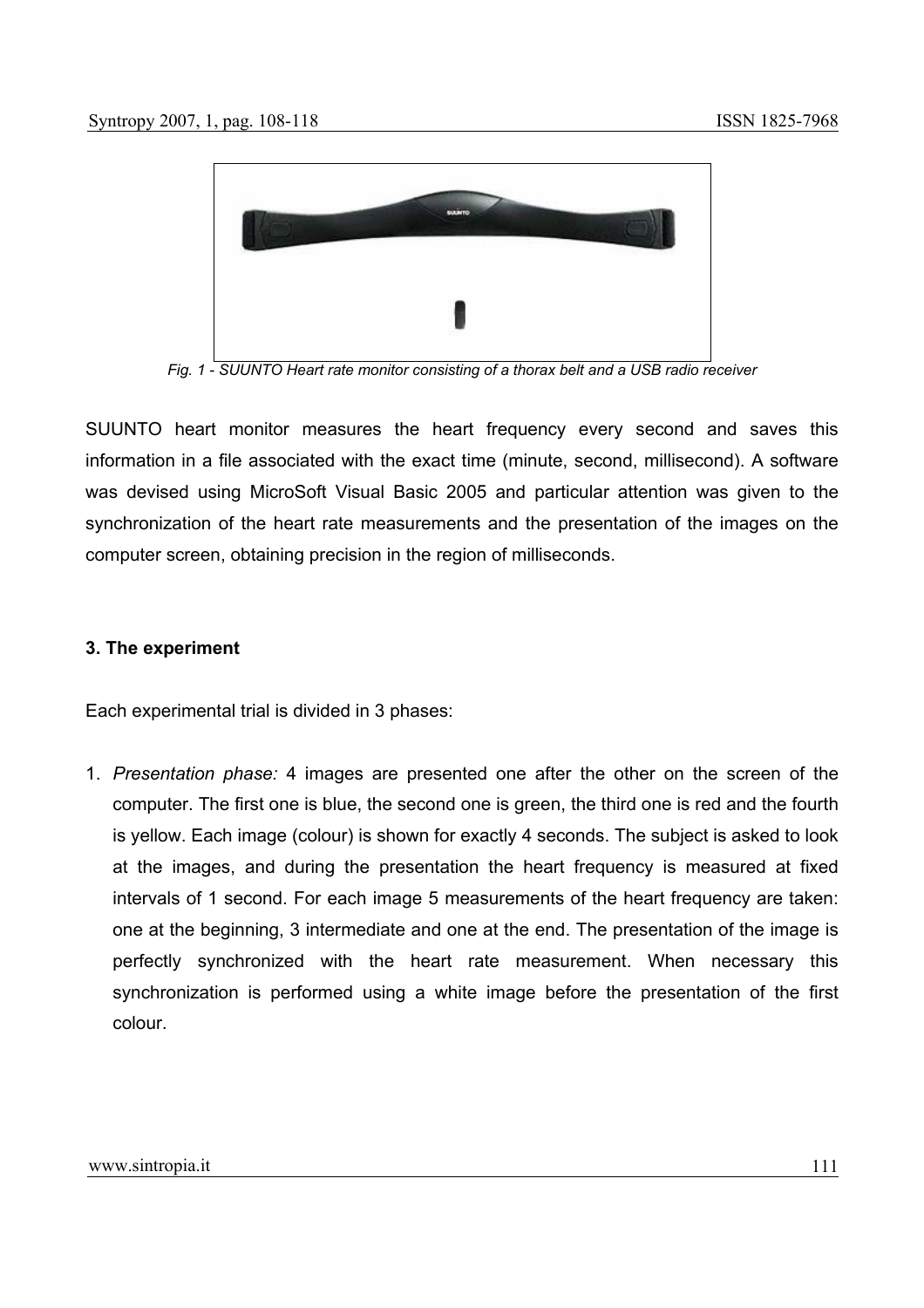

*Tab. 1 – Images presented in a sequence as full screen. Each image is presented for exactly 4 seconds, and the heart frequency measured 5 times at a distance of 1 second each.*

2. *Choice phase:* at the end of the presentation of the 4 colours, an image with 4 colour bars is shown (blue, green, red and yellow) in order to allow the subject to choose (using the mouse) the colour which he thinks the computer will select. In other words, the subject is asked to guess the colour which the computer will select.



3. *Presentation of the target:* as soon as the subject chooses a colour the computer selects the target colour, using a random process, and shows the selected colour full-screen on the computer.

The experiment consists of 20 trials and requires approximately 7 minutes. Each subject was asked to repeat the experiment 3 times.

#### **4. The sample**

The experiment was conducted on a sample of 24 subjects, with ages ranging from 15 to 75. A total of 14 females and 10 males was present in this sample. Each subject performed the experiment 3 times, for a total time of slightly more than 20 minutes. Heart rate frequency was measured 1,200 times for each subject, producing a sample of heart rate frequencies which allows to calculate statistical significances also within each subject.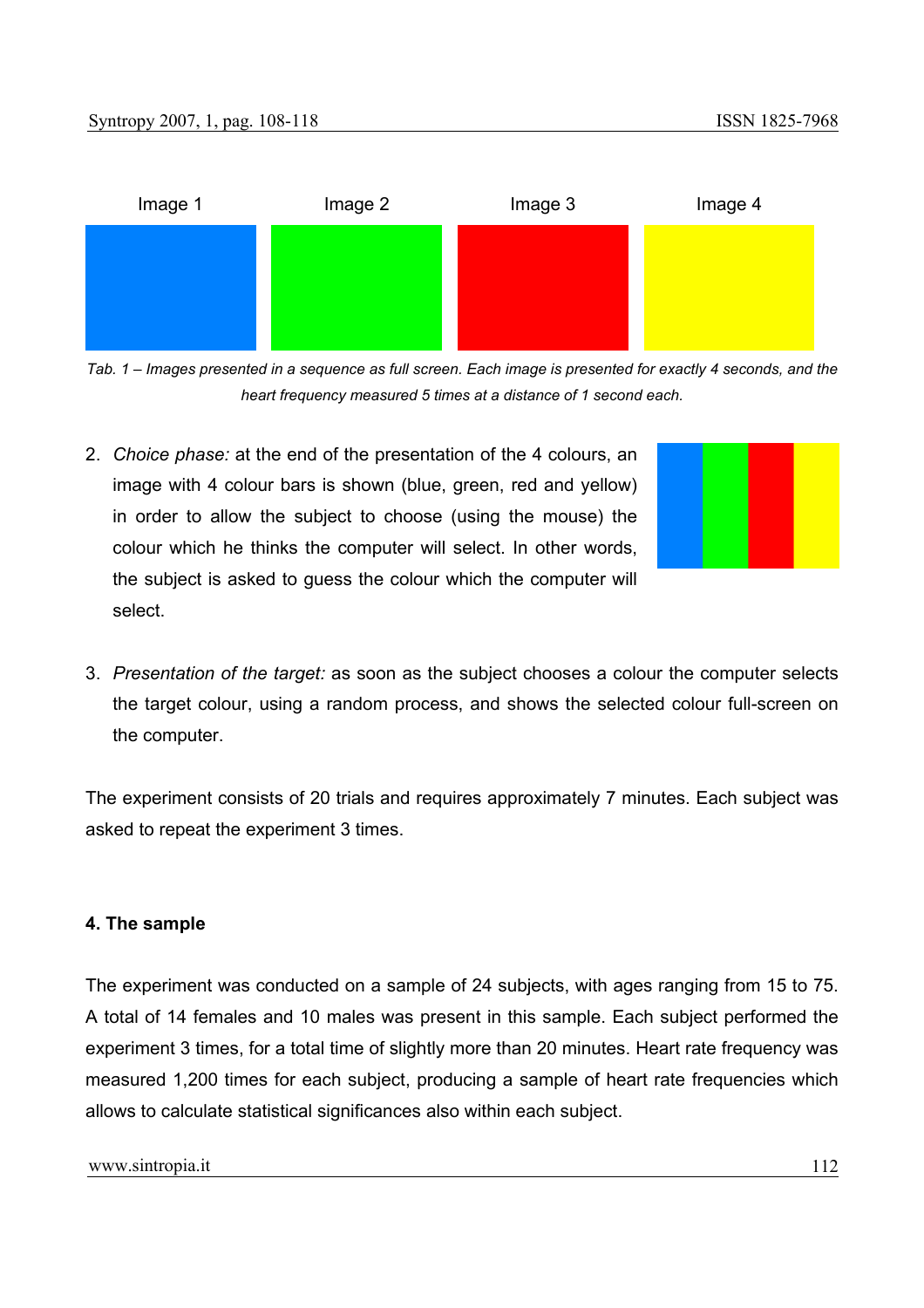# **5. Results**

*Target* is the colour selected and shown by the computer after the subject performs the guess.

Taking into account all the heart rate frequencies (28,800) no significant difference is observed between target and non target images; the target images obtain an average value of the heart rate frequency of 80.94 and the non target images of 80.97. But, when the analysis is conducted within each colour, strong differences of the heart rate are observed between targets and non targets for the blue colour (target 81.99 and non target 79.84) and the green colour (target 79.60 and non target 81.45). These differences correspond to a t of Student value of 10.74 for the blue colour, and 8.81 for the green colour.



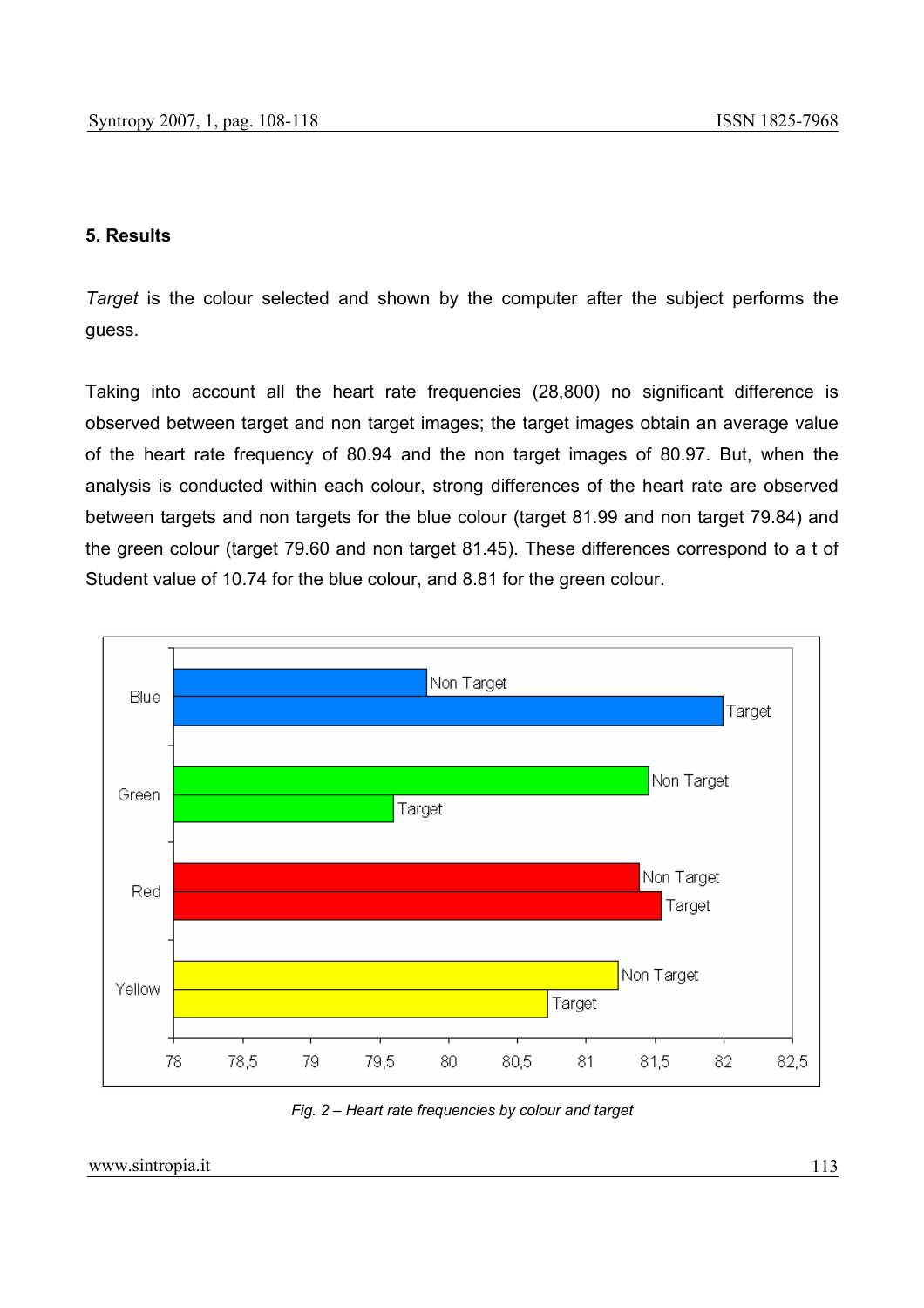A t Student value of 3.291 is statistically significant with p<0.001, meaning that there is less than 1 probability in 1,000 to be wrong when stating that the difference is not a product of chance. A t of Student of 8,81 (obtained in our experiment comparing the target and non target images of the green colour) tells that the probability of being wrong is practically equal to zero; it is therefore possible to state, with nearly absolute certainty, that there is a difference between target and non target images, which is not a consequence of chance, but a consequence of an anticipatory effect detected by the heart rate frequency.

A second analysis was performed using the Chi Square test. Statistical significance was calculated comparing the number of measurements which were over or under the baseline of the colour. Also in this case a strong statistical significance was observed with Chi Square values over 30 when the p<0.001 significance is reached with Chi Square values of 10.8.

It is important to note that even though a strong anticipated heart rate difference was observed, no ability of the subjects to guess the target was noticed. As a whole, 26.8% of the total guesses were correct, one out of 4, which is what we would expect by chance. In other words the rational conscious side seems unable to access the anticipatory information which is observed with the heart frequency measurements.

It is also important to underline that strong individual differences were observed. While, as a whole, all subjects show a tendency towards higher heart rate frequencies when shown a blue target and lower heart rate frequencies when shown a green target, two subjects showed strong results in the opposite direction. A unambiguous mark seems to be associated to each subject, and this mark seems to remain constant during all the experiment.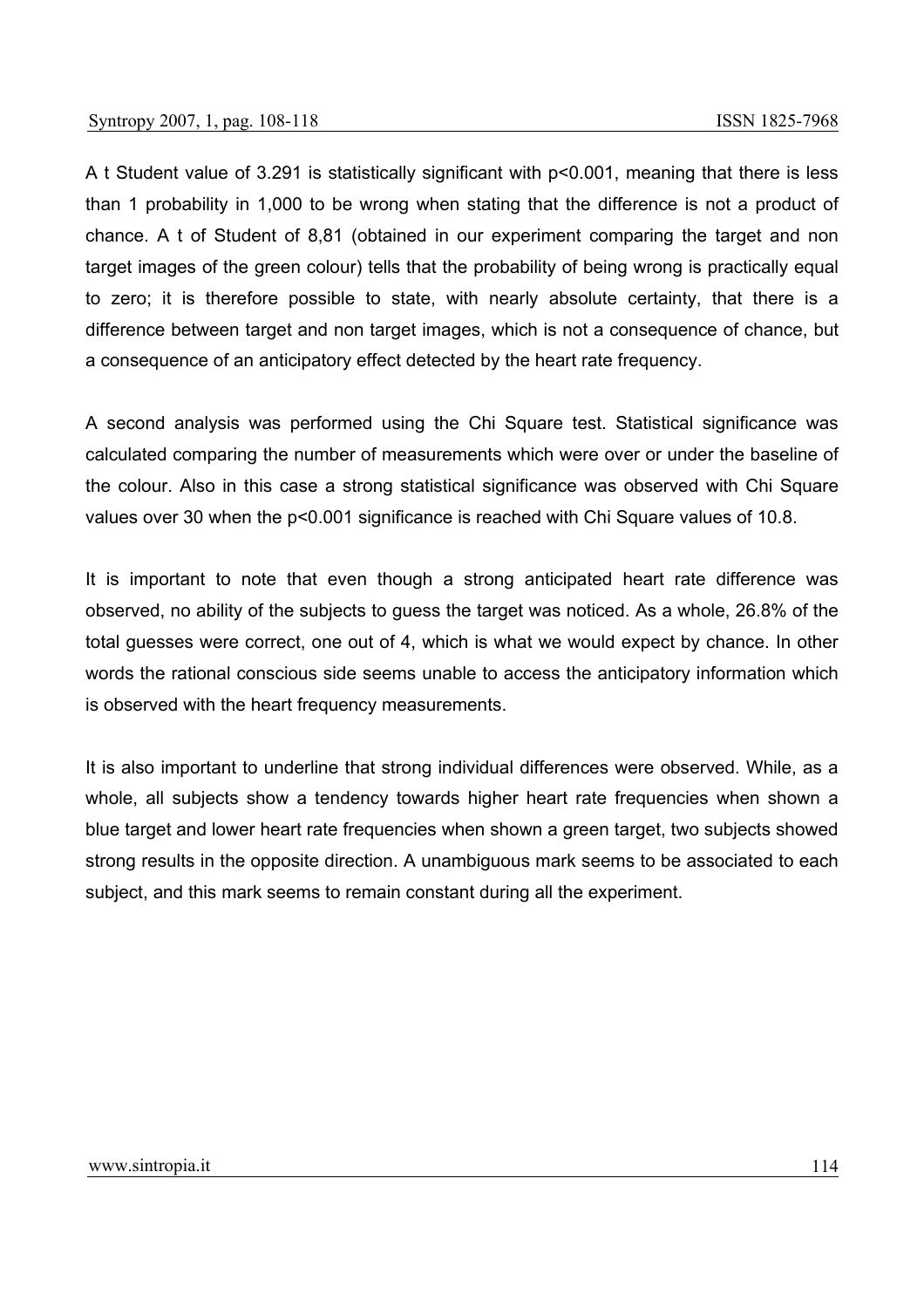## **6. Interpretation and theory**

After a careful review of the quantum models of consciousness, the only model which seems to offer an explanation of the anticipatory heart rate effects is the model of the anticipated waves which is developed integrating special relativity with quantum mechanics.

What does it mean to integrate quantum mechanics with special relativity?

In special relativity the energy/momentum/mass equation:

$$
E^2 = m^2c^4 + p^2c^2
$$

relates the energy of an object (E) with its mass and moment (speed). This equation simplifies into the famous  $E=mc^2$  when the momentum is set equal to zero (p=0).

In quantum mechanics the key equation is Schrödinger's wave equation, symbolized with *ψ*.

In 1926 Klein and Gordon united the energy/momentum/mass relation (special relativity) with Schrödinger's wave equation (quantum mechanics) obtaining the following equation:

$$
E\psi=\sqrt{p^2+m^2}\psi
$$

The solution of Klein and Gordon's equation depends on a square root which always leads to a dual solution: one positive, in which waves propagate from the past to the future, and one negative, according to which waves propagate backward in time, from the future to the past.

In the 1930s the negative solution was refused as it was considered to be impossible, even though many experimental evidences were supporting it (for example Dirac's neg-electron, Anderson's positron and the discovery of antimatter). Any attempt to integrate quantum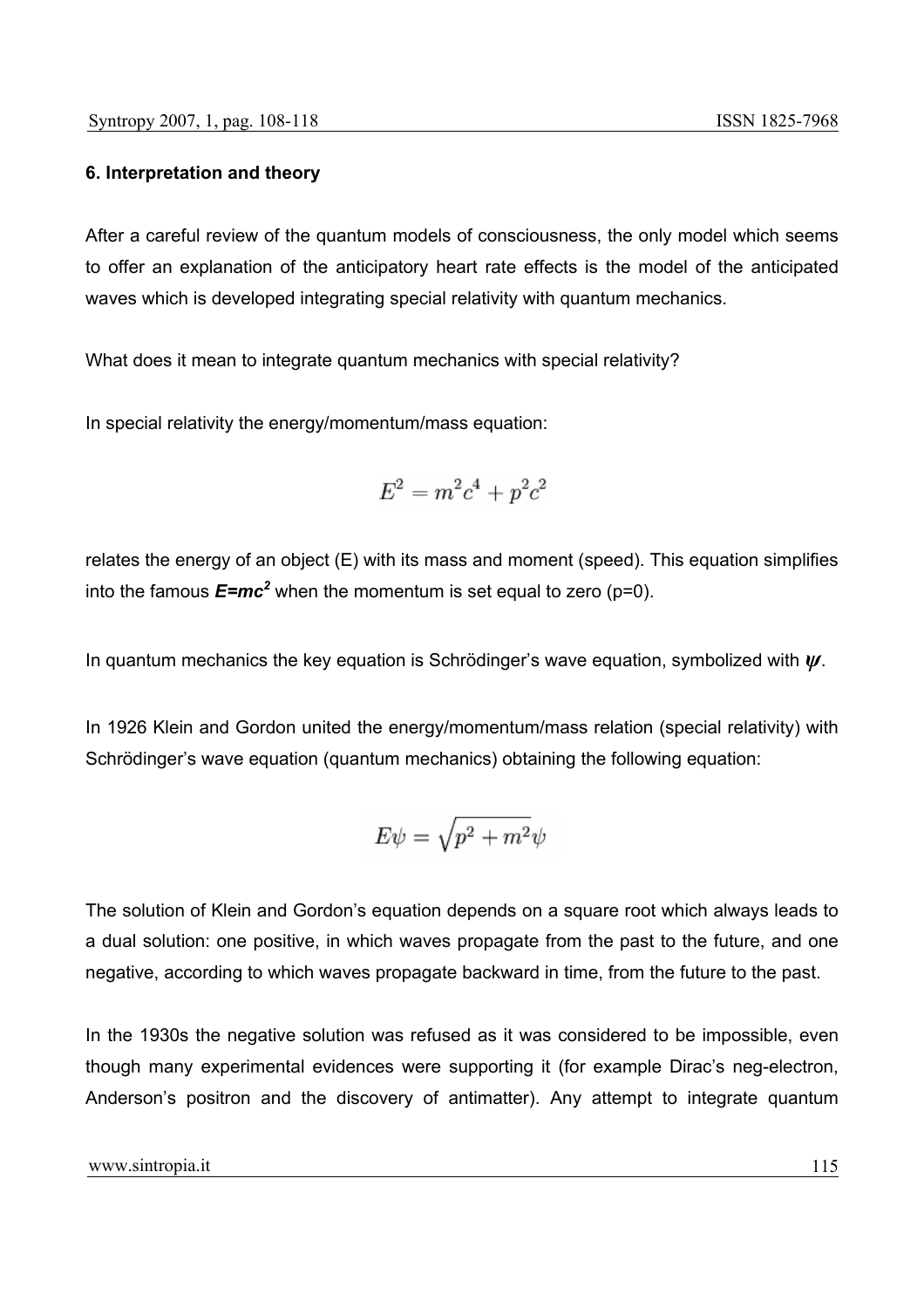mechanics with special relativity always opens the uncomfortable dilemma of waves which move backward in time. The refusal of the negative solution keeps special relativity separated from quantum mechanics. Lately, Cramer (physicist at the Washington State University) showed that only when advanced waves, which move backward in time, are considered to be real the mysteries of quantum mechanics (such as the dual nature of matter – waves and particles – and nonlocality) become necessary manifestations of the dual nature of waves and time (Cramer, 1988).

In 1941 the mathematician Luigi Fantappiè, working on quantum mechanics and special relativity, proposed a mathematical demonstration which shows that the positive solution, which describes waves (and particles) which propagate forward in time, is governed by the law of entropy (dissipation, disorder and death) whereas the negative solution, which describes waves (and particles) which propagate backward in time, is governed by a symmetrical law which Fantappiè named syntropy and which has the following properties:

- $\triangleright$  concentration of energy;
- $\triangleright$  differentiation:
- $\triangleright$  creation of structures:
- $\triangleright$  order.

Fantappiè noticed that the properties of the law of syntropy are similar to the properties of living systems, arriving at the conclusion that living systems are, in their essence, attracted by the future, and therefore anticipatory systems. This interpretation has always been refused as impossible, limiting biology and science only to entropic-mechanical explanations (Fantappiè, 1991).

The strong results obtained in the experiment described in this paper support the hypothesis that anticipated waves are real and that living systems are anticipatory systems, attracted by the future.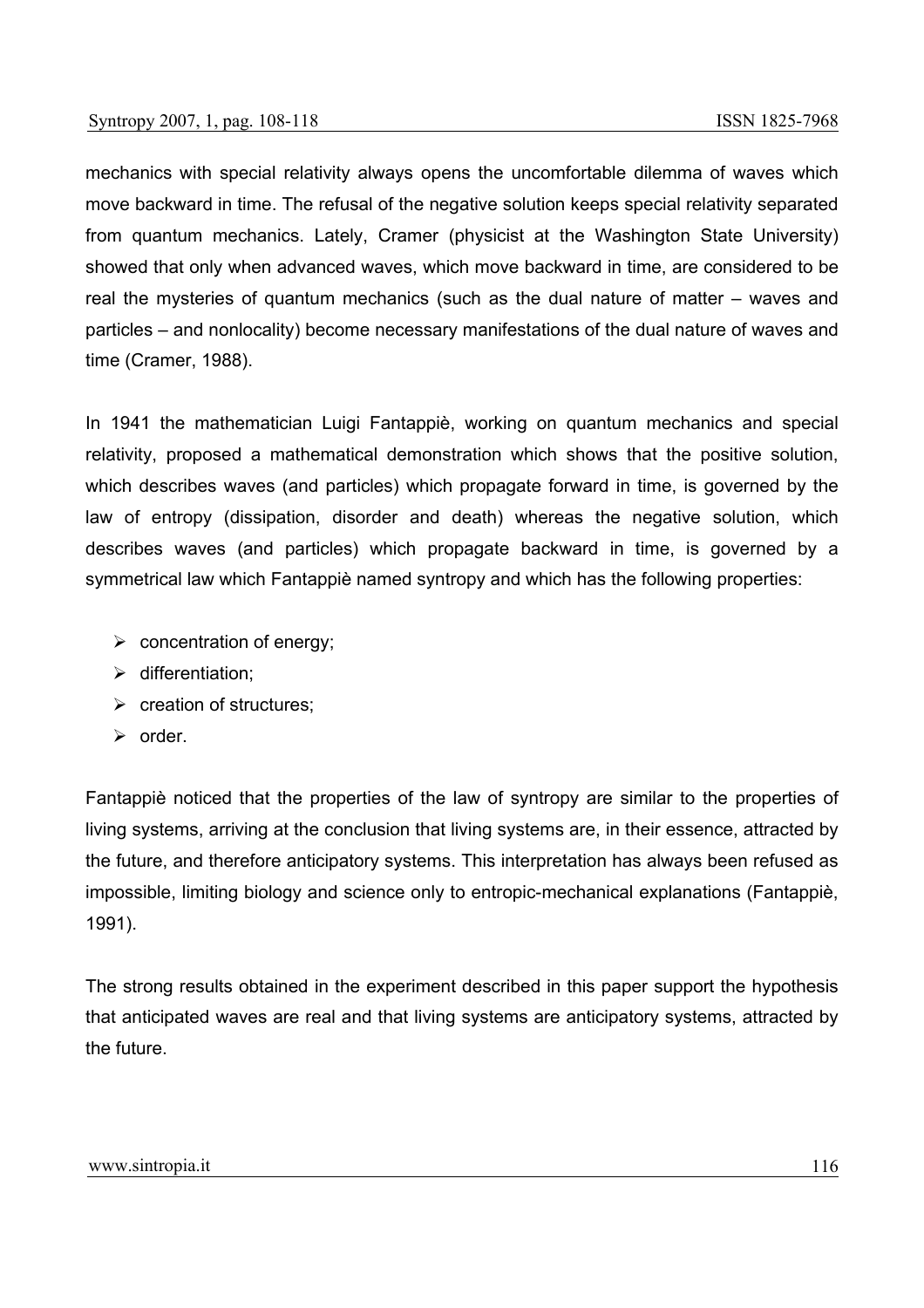### **6. Conclusions**

It is important to note that it appears to be impossible to test the existence of advanced waves in a laboratory of physics:

- According to Fantappiè, anticipated waves do not obey classical causation, therefore they cannot be studied with experiments which obey the classical experimental method (Fantappiè, 1942).
- According to Wheeler's and Feynman's electrodynamics, emitters coincide with retarded fields, which propagate into the future, while absorbers coincide with advanced fields, which propagate backward in time. This time-symmetric model leads to predictions identical with those of conventional electrodynamics. For this reason it is impossible to distinguish between time-symmetric results and conventional results (Wheeler and Feynman, 1949).
- In his Transactional Interpretations of Quantum Mechanics, Cramer states that "*Nature, in a very subtle way, may be engaging in backwards-in-time handshaking. But the use of this mechanism is not available to experimental investigators even at the microscopic level. The completed transaction erases all advanced effects, so that no advanced wave signalling is possible. The future can effect the past only very indirectly, by offering possibilities for transactions*" (Cramer, 1986).

On the contrary, according to Fantappiè living systems are a direct consequence of anticipated waves which move backward in time (law of syntropy), and consequently it should be possible to observe and study anticipation using living systems.

The experimental results described in this paper seem to support the hypothesis that anticipation is one of the fundamental characteristics of life and, as a consequence, of the physical and biological world.